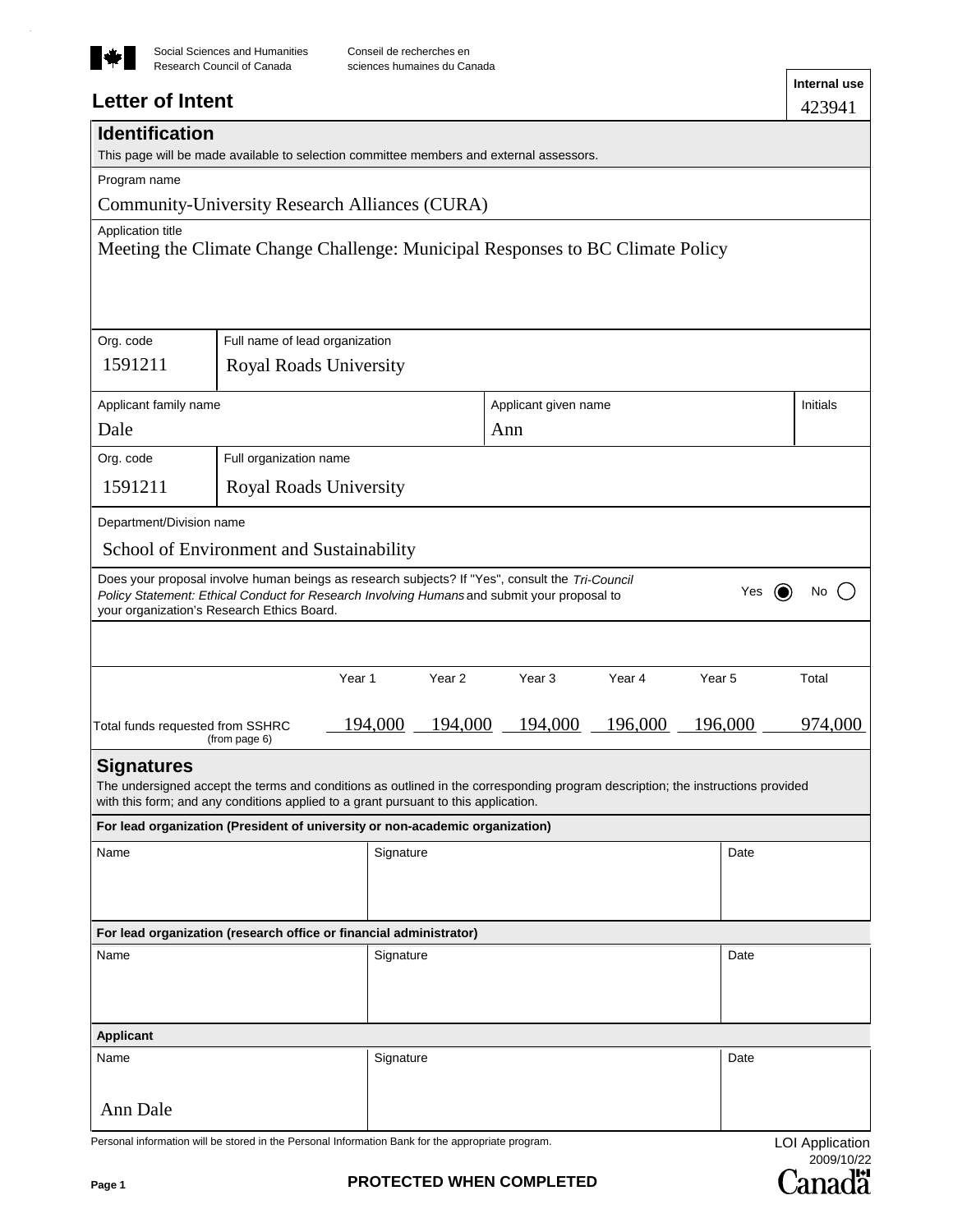

| Role<br>Co-applicant $\odot$                     | Collaborator                                                                 | CID (if known)          |          |
|--------------------------------------------------|------------------------------------------------------------------------------|-------------------------|----------|
| Family name<br>Seymoar                           |                                                                              | Given name<br>Nola-Kate | Initials |
| Org. code<br>1                                   | Full organization name<br><b>International Center for Sustainable Cities</b> |                         |          |
| Department/Division name<br>President/CEO        |                                                                              |                         |          |
| Role<br>Co-applicant $\bigcirc$                  | Collaborator                                                                 | CID (if known)          |          |
| Family name<br>Newman                            |                                                                              | Given name<br>Lenore    | Initials |
| Org. code<br>1591211                             | Full organization name<br><b>Royal Roads University</b>                      |                         |          |
| Department/Division name                         | School of Environment and Sustainability                                     |                         |          |
| Role<br>Co-applicant                             | Collaborator (                                                               | CID (if known)          |          |
| Family name<br>Holden                            |                                                                              | Given name<br>Meg       | Initials |
| Org. code<br>1590611                             | Full organization name<br><b>Simon Fraser University</b>                     |                         |          |
| Department/Division name<br><b>Urban Studies</b> |                                                                              |                         |          |
| Role<br>Co-applicant                             | Collaborator (O)                                                             | CID (if known)          |          |
| Family name<br>Roseland                          |                                                                              | Given name<br>Mark      | Initials |
| Org. code<br>1590611                             | Full organization name<br><b>Simon Fraser University</b>                     |                         |          |
| Department/Division name                         | <b>Centre for Sustainable Community Development</b>                          |                         |          |
| Role<br>Co-applicant $\odot$                     | Collaborator<br>(                                                            | CID (if known)          |          |
|                                                  |                                                                              | Given name              | Initials |
| Family name<br>Robinson                          |                                                                              | John                    | B        |

Personal information will be stored in the Personal Information Bank for the appropriate program.

LOI Application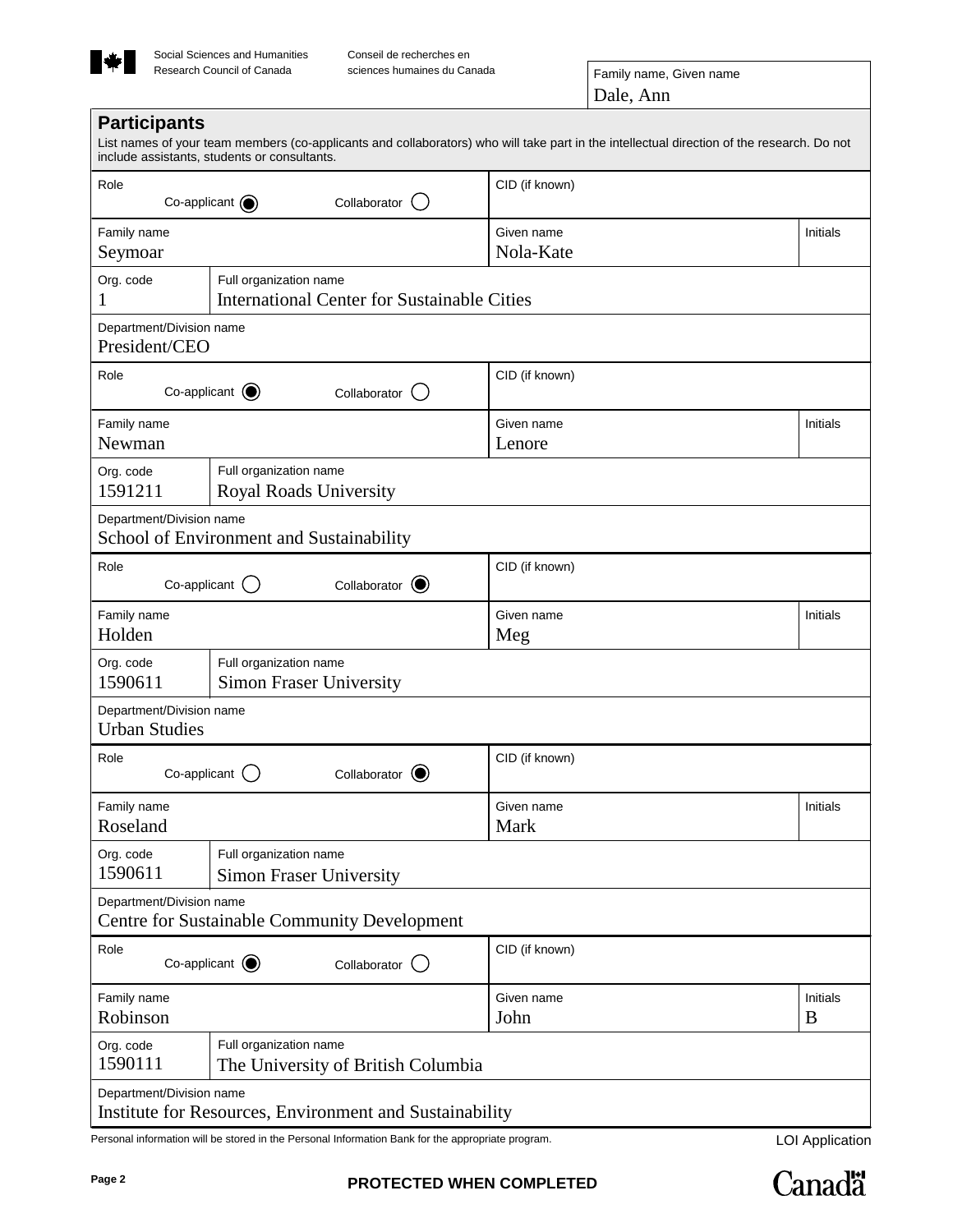

Conseil de recherches en

| Participants (cont'd)    |                                                              |                       |                  |
|--------------------------|--------------------------------------------------------------|-----------------------|------------------|
|                          |                                                              |                       |                  |
| Role                     | Collaborator $\bigcirc$<br>Co-applicant $\bigcap$            | CID (if known)        |                  |
| Family name<br>Sheppard  |                                                              | Given name<br>Stephen | Initials<br>R.J. |
| Org. code<br>1590111     | Full organization name<br>The University of British Columbia |                       |                  |
| Department/Division name | <b>Forest Resources Management</b>                           |                       |                  |
| Role                     | Co-applicant $\bigcirc$<br>Collaborator                      | CID (if known)        |                  |
| Family name              |                                                              | Given name            | Initials         |
| Org. code                | Full organization name                                       |                       |                  |
| Department/Division name |                                                              |                       |                  |
| Role                     | $Co$ -applicant $\bigcirc$<br>Collaborator (                 | CID (if known)        |                  |
| Family name              |                                                              | Given name            | Initials         |
| Org. code                | Full organization name                                       |                       |                  |
| Department/Division name |                                                              |                       |                  |
| Role                     | Co-applicant $\bigcirc$<br>Collaborator (                    | CID (if known)        |                  |
| Family name              |                                                              | Given name            | Initials         |
| Org. code                | Full organization name                                       |                       |                  |
| Department/Division name |                                                              |                       |                  |
| Role                     | Co-applicant $\bigcirc$<br>Collaborator $\bigcirc$           | CID (if known)        |                  |
| Family name              |                                                              | Given name            | Initials         |
| Org. code                | Full organization name                                       |                       |                  |
| Department/Division name |                                                              |                       |                  |

Personal information will be stored in the Personal Information Bank for the appropriate program.

LOI Application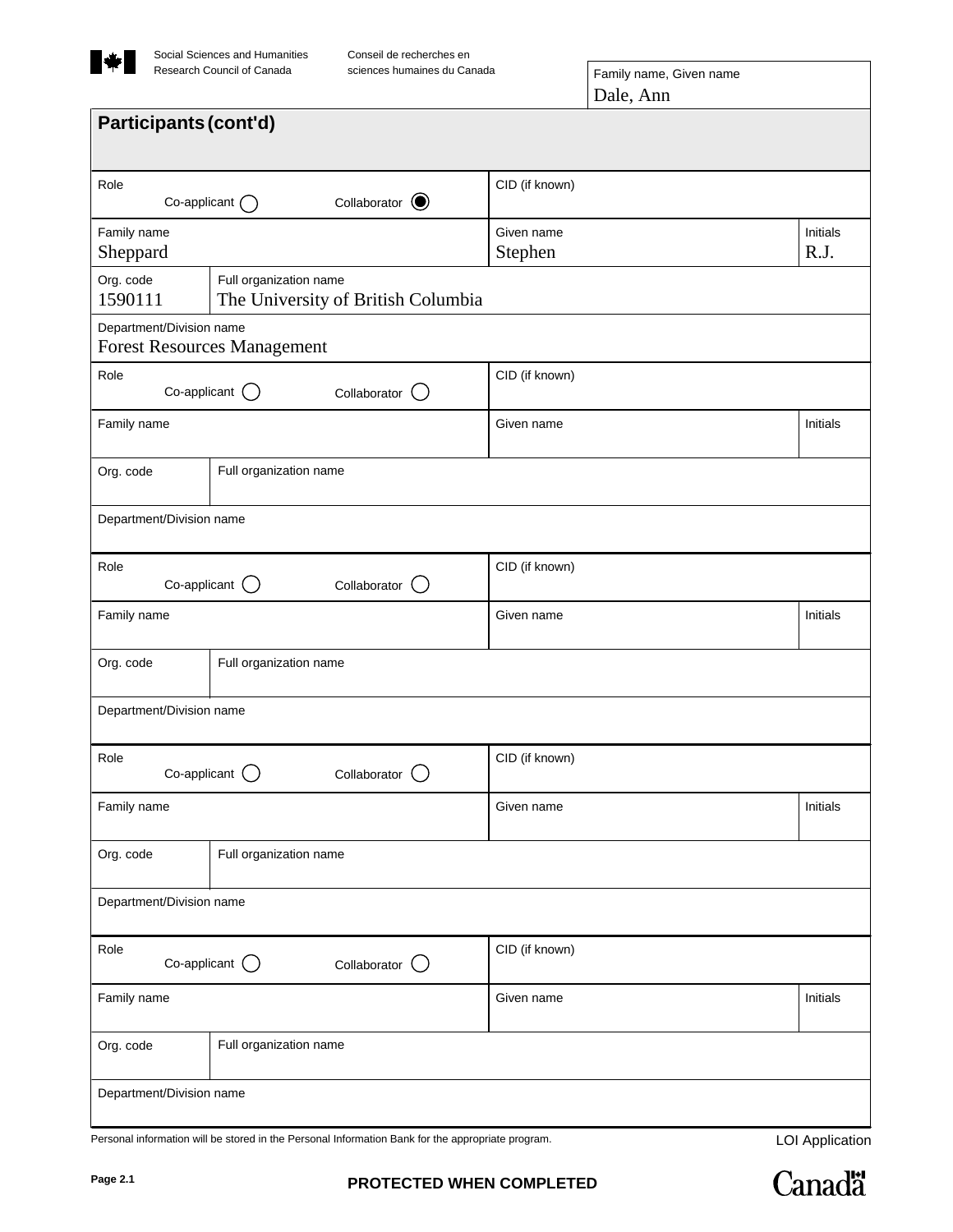

Dale, Ann sciences humaines du Canada Family name, Given name

|                               | <b>Partners</b> - Partners may be organizations in the public, private or non-profit sectors. Individuals are not eligible as partners.<br>Enter complete information for each partner. |             |                                 |                                   |                                                 |                                |           |           |  |
|-------------------------------|-----------------------------------------------------------------------------------------------------------------------------------------------------------------------------------------|-------------|---------------------------------|-----------------------------------|-------------------------------------------------|--------------------------------|-----------|-----------|--|
| Org. code<br>1                | Full organization name<br><b>BC Climate Action Secretariat</b>                                                                                                                          |             |                                 |                                   | Organization type<br>government                 | Provincial/Territorial         | Confirmed |           |  |
| <b>Address</b><br>PO BOX 9486 |                                                                                                                                                                                         |             | Contact family name<br>Mack     |                                   |                                                 |                                |           |           |  |
|                               |                                                                                                                                                                                         |             |                                 | Given name<br>James               |                                                 |                                |           | Initials  |  |
| City/Municipality             |                                                                                                                                                                                         | Prov./State | Postal/Zip code                 |                                   |                                                 | Country Area                   | Number    | Extension |  |
| Victoria                      |                                                                                                                                                                                         | <b>BC</b>   | <b>V8W9W6</b>                   |                                   | code                                            | code                           |           |           |  |
| Country CANADA                |                                                                                                                                                                                         |             |                                 | Telephone number 1<br>Fax number  |                                                 | 250                            | 387-5581  |           |  |
| E-mail                        | James.Mack@gov.bc.ca                                                                                                                                                                    |             |                                 |                                   |                                                 |                                |           |           |  |
| Org. code<br>$\mathbf 1$      | Full organization name<br><b>BC</b> Hydro                                                                                                                                               |             |                                 | Organization type<br>Parapublic   |                                                 | Confirmed<br>$\bm{\mathsf{X}}$ |           |           |  |
| <b>Address</b>                |                                                                                                                                                                                         |             |                                 | Contact family name               |                                                 |                                |           |           |  |
| 333 Dunsmuir Street           |                                                                                                                                                                                         |             | <b>Travers</b>                  |                                   |                                                 |                                |           |           |  |
|                               |                                                                                                                                                                                         |             |                                 | Given name<br>Initials<br>Michael |                                                 |                                |           |           |  |
| City/Municipality             |                                                                                                                                                                                         | Prov./State | Postal/Zip code                 | Country Area<br>Number            |                                                 |                                |           | Extension |  |
| Vancouver                     |                                                                                                                                                                                         | <b>BC</b>   | V6B5R3                          | code<br>code                      |                                                 |                                |           |           |  |
| Country CANADA                |                                                                                                                                                                                         |             |                                 | Telephone number 1<br>Fax number  |                                                 | 604                            | 224-9376  |           |  |
| E-mail                        |                                                                                                                                                                                         |             |                                 |                                   |                                                 |                                |           |           |  |
| Org. code<br>$\mathbf{1}$     | Full organization name<br>David Suzuki Foundation                                                                                                                                       |             |                                 |                                   | Organization type<br>Charitable<br>organization |                                | Confirmed |           |  |
| <b>Address</b>                | 219-2211 West 4th Avenue                                                                                                                                                                |             |                                 |                                   | Contact family name<br>Robinson                 |                                |           |           |  |
|                               |                                                                                                                                                                                         |             | Given name<br>Initials<br>Peter |                                   |                                                 |                                |           |           |  |
| City/Municipality             |                                                                                                                                                                                         | Prov./State | Postal/Zip code                 |                                   |                                                 | Country Area                   | Number    | Extension |  |
| Vancouver                     |                                                                                                                                                                                         | <b>BC</b>   | <b>V6K4S2</b>                   |                                   | code                                            | code                           |           |           |  |
| Country CANADA                |                                                                                                                                                                                         |             |                                 | Telephone number 1<br>Fax number  |                                                 | 604                            | 732-4228  |           |  |
| E-mail                        | probinson@davidsuzuki.org                                                                                                                                                               |             |                                 |                                   |                                                 |                                |           |           |  |

Personal information will be stored in the Personal Information Bank for the appropriate program.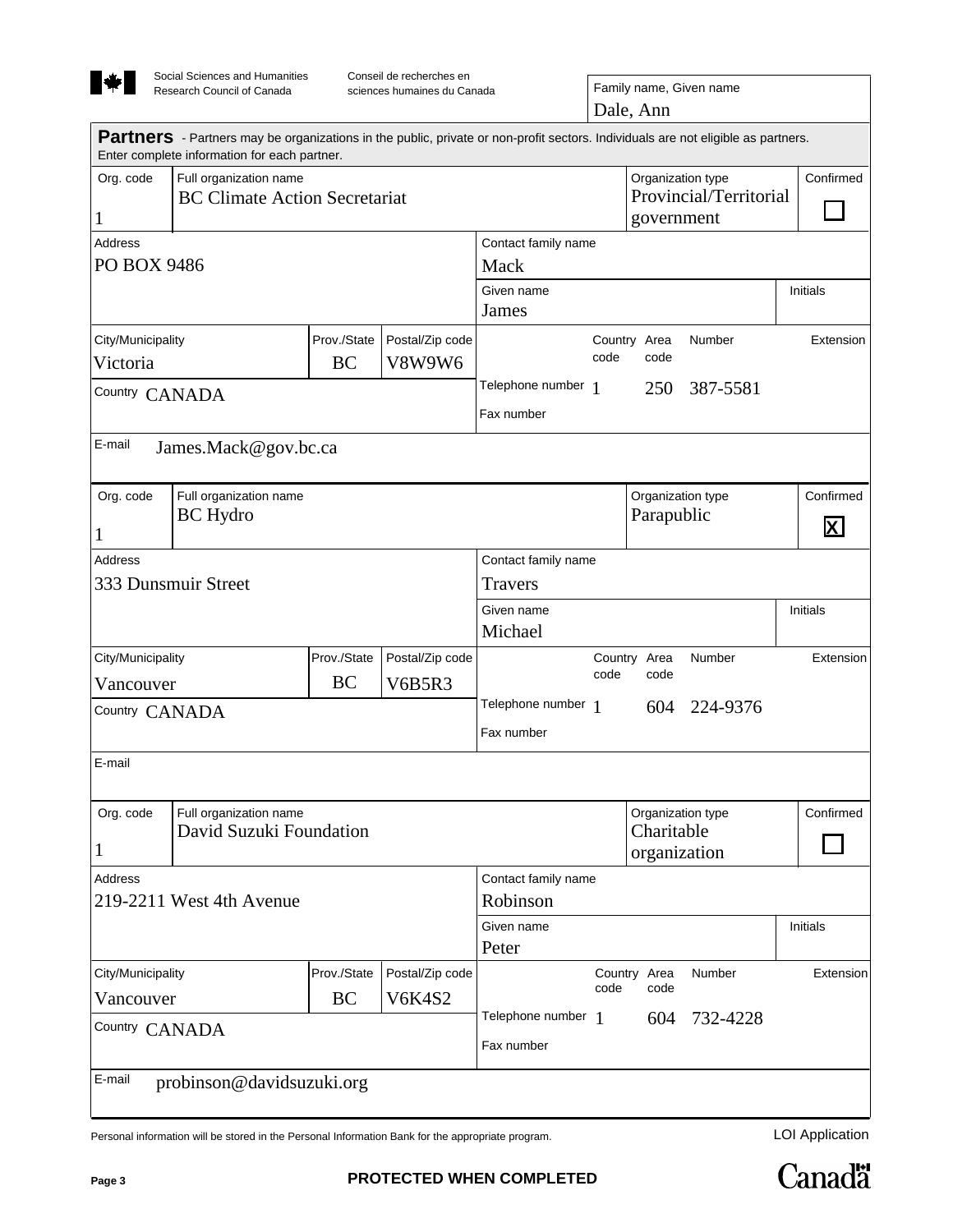

| Conseil de recherches en    |  |
|-----------------------------|--|
| sciences humaines du Canada |  |

| OUIDEII UE TEUNEIUNGO EN I<br>sciences humaines du Canada | Family name, Given name |
|-----------------------------------------------------------|-------------------------|
|                                                           | $\overline{D}$ ala Ann  |

| Dale, Ann |  |
|-----------|--|
|-----------|--|

|                                                     |                                                                   |             |                     |                                               | <i><b>ulv, 1 11111</b></i>                    |                   |           |           |
|-----------------------------------------------------|-------------------------------------------------------------------|-------------|---------------------|-----------------------------------------------|-----------------------------------------------|-------------------|-----------|-----------|
|                                                     | Partners (cont'd)                                                 |             |                     |                                               |                                               |                   |           |           |
| Org. code<br>$\mathbf 1$                            | Full organization name<br>Pacific Institute for Climate Solutions |             |                     |                                               | Organization type<br>Research<br>organization |                   | Confirmed |           |
| Address                                             |                                                                   |             |                     | Contact family name                           |                                               |                   |           |           |
|                                                     | PO Box 1700 STN CSC                                               | Pederson    |                     |                                               |                                               |                   |           |           |
|                                                     | Given name<br>Thomas                                              | Initials    |                     |                                               |                                               |                   |           |           |
| City/Municipality                                   |                                                                   | Prov./State | Postal/Zip code     |                                               |                                               | Country Area      | Number    | Extension |
| Victoria                                            |                                                                   | <b>BC</b>   | <b>V8W2Y2</b>       |                                               | code                                          | code              |           |           |
| Country CANADA                                      |                                                                   |             |                     | Telephone number 1                            |                                               | 250               | 853-3596  |           |
|                                                     |                                                                   |             |                     | Fax number                                    |                                               |                   |           |           |
| E-mail                                              | picsdir@uvic.ca                                                   |             |                     |                                               |                                               |                   |           |           |
| Org. code<br>$\mathbf 1$                            | Full organization name<br>Pembina Institute                       |             |                     | Organization type<br>Research<br>organization |                                               | Confirmed         |           |           |
| Address                                             |                                                                   |             |                     | Contact family name                           |                                               |                   |           |           |
| 219 - 19 Street NW                                  |                                                                   |             | Raynolds            |                                               |                                               |                   |           |           |
|                                                     |                                                                   |             |                     | Given name<br>Marlo                           |                                               |                   |           | Initials  |
| City/Municipality                                   |                                                                   | Prov./State | Postal/Zip code     |                                               |                                               | Country Area      | Number    | Extension |
| Calgary                                             |                                                                   | AB          | <b>T2N2H9</b>       |                                               | code                                          | code              |           |           |
| Country CANADA                                      |                                                                   |             |                     | Telephone number 1<br>Fax number              |                                               | 403               | 269-3344  | 113       |
| E-mail                                              | marlor@pembina.org                                                |             |                     |                                               |                                               |                   |           |           |
| Org. code                                           | Full organization name                                            |             |                     |                                               |                                               | Organization type |           | Confirmed |
| <b>Address</b>                                      |                                                                   |             | Contact family name |                                               |                                               |                   |           |           |
|                                                     |                                                                   |             |                     | Given name                                    |                                               |                   |           | Initials  |
| Prov./State<br>Postal/Zip code<br>City/Municipality |                                                                   |             | code                | Country Area<br>code                          | Number                                        | Extension         |           |           |
|                                                     |                                                                   |             | Telephone number    |                                               |                                               |                   |           |           |
| Country                                             |                                                                   |             |                     | Fax number                                    |                                               |                   |           |           |
| E-mail                                              |                                                                   |             |                     |                                               |                                               |                   |           |           |
|                                                     |                                                                   |             |                     |                                               |                                               |                   |           |           |

Personal information will be stored in the Personal Information Bank for the appropriate program.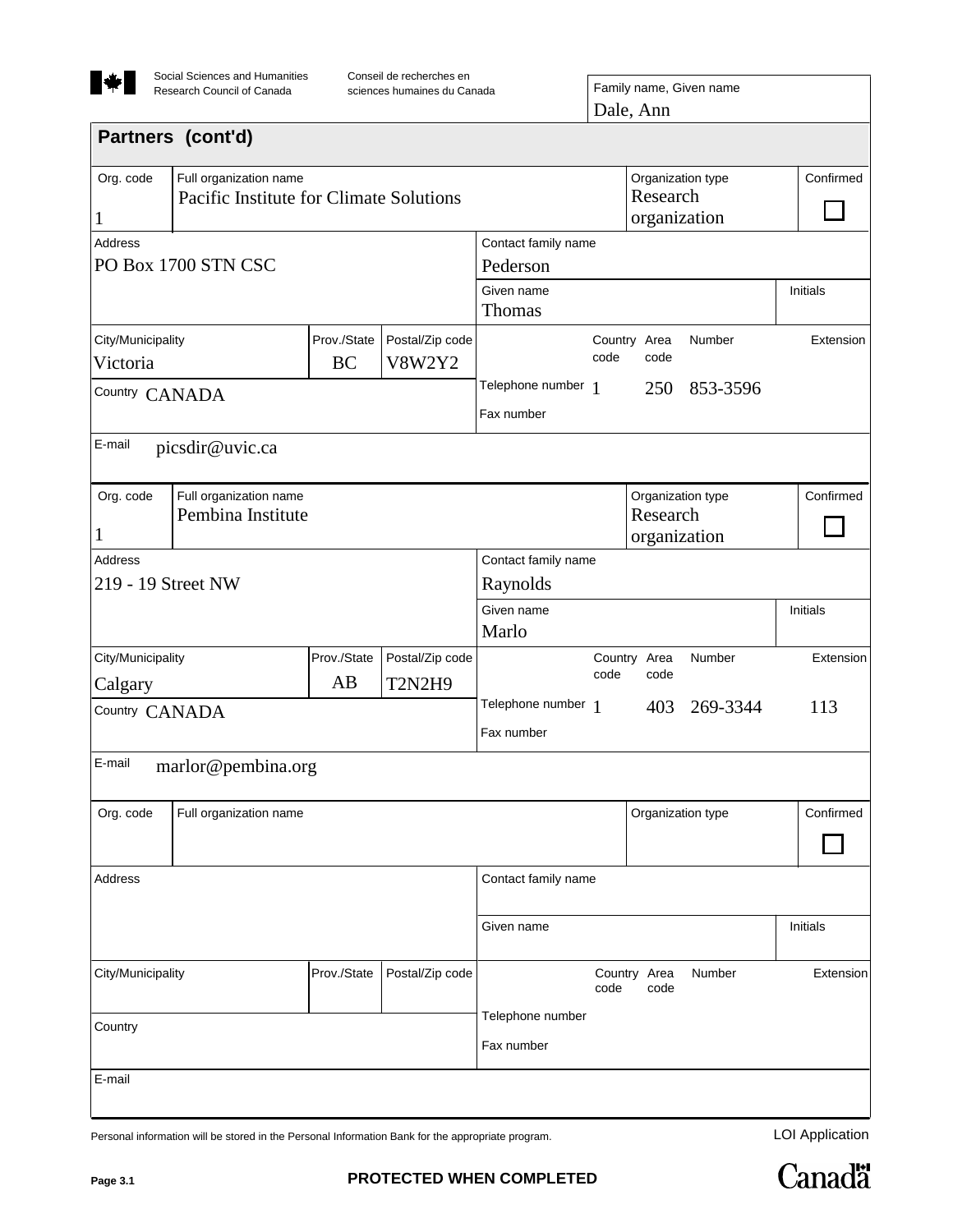

| Family name, Given name |  |
|-------------------------|--|
| Dale, Ann               |  |

# **Research Activity**

The information provided in this section refers to your research proposal.

**Keywords**

List keywords that best describe your proposed research or research activity. Separate keywords with a semicolon.

climate change; adaptation and mitigation; municipal strategies; carbon neutral; comparative case studies; sustainable development; innovation diffusion

#### **Disciplines**

Indicate and rank up to 5 disciplines that best correspond to your proposal. Duplicate entries are not permitted.

| Rank           | Code                     | Discipline                                                                                                 | If "Other", specify                                 |  |  |  |  |  |  |
|----------------|--------------------------|------------------------------------------------------------------------------------------------------------|-----------------------------------------------------|--|--|--|--|--|--|
| 1              | 61400                    | Urban and Regional Studies,<br><b>Environmental Studies</b>                                                |                                                     |  |  |  |  |  |  |
| $\overline{2}$ | 61418                    | <b>Environmental Management</b>                                                                            |                                                     |  |  |  |  |  |  |
| 3              | 61406                    | <b>Regional Planning</b>                                                                                   |                                                     |  |  |  |  |  |  |
| 4              | 61499                    | <b>Other Environmental Studies</b>                                                                         | <b>Climate Change</b>                               |  |  |  |  |  |  |
| 5              |                          |                                                                                                            |                                                     |  |  |  |  |  |  |
|                | <b>Areas of Research</b> |                                                                                                            |                                                     |  |  |  |  |  |  |
|                |                          | Indicate and rank up to 3 areas of research related to your proposal. Duplicate entries are not permitted. |                                                     |  |  |  |  |  |  |
| Rank           | Code                     | Area                                                                                                       |                                                     |  |  |  |  |  |  |
| 1              | 214                      | Global/Climate Change                                                                                      |                                                     |  |  |  |  |  |  |
| $\overline{2}$ | 180                      | <b>Environment and Sustainability</b>                                                                      |                                                     |  |  |  |  |  |  |
| 3              | 320                      | Politics and government                                                                                    |                                                     |  |  |  |  |  |  |
|                | <b>Temporal Periods</b>  |                                                                                                            |                                                     |  |  |  |  |  |  |
|                |                          | If applicable, indicate up to 2 historical periods covered by your proposal.                               |                                                     |  |  |  |  |  |  |
| From           |                          |                                                                                                            | To                                                  |  |  |  |  |  |  |
|                |                          | Year<br><b>BC</b><br><b>AD</b><br>2009<br>$\bullet$                                                        | Year<br><b>BC</b><br><b>AD</b><br>2016<br>$\bullet$ |  |  |  |  |  |  |

Personal information will be stored in the Personal Information Bank for the appropriate program. LOI Application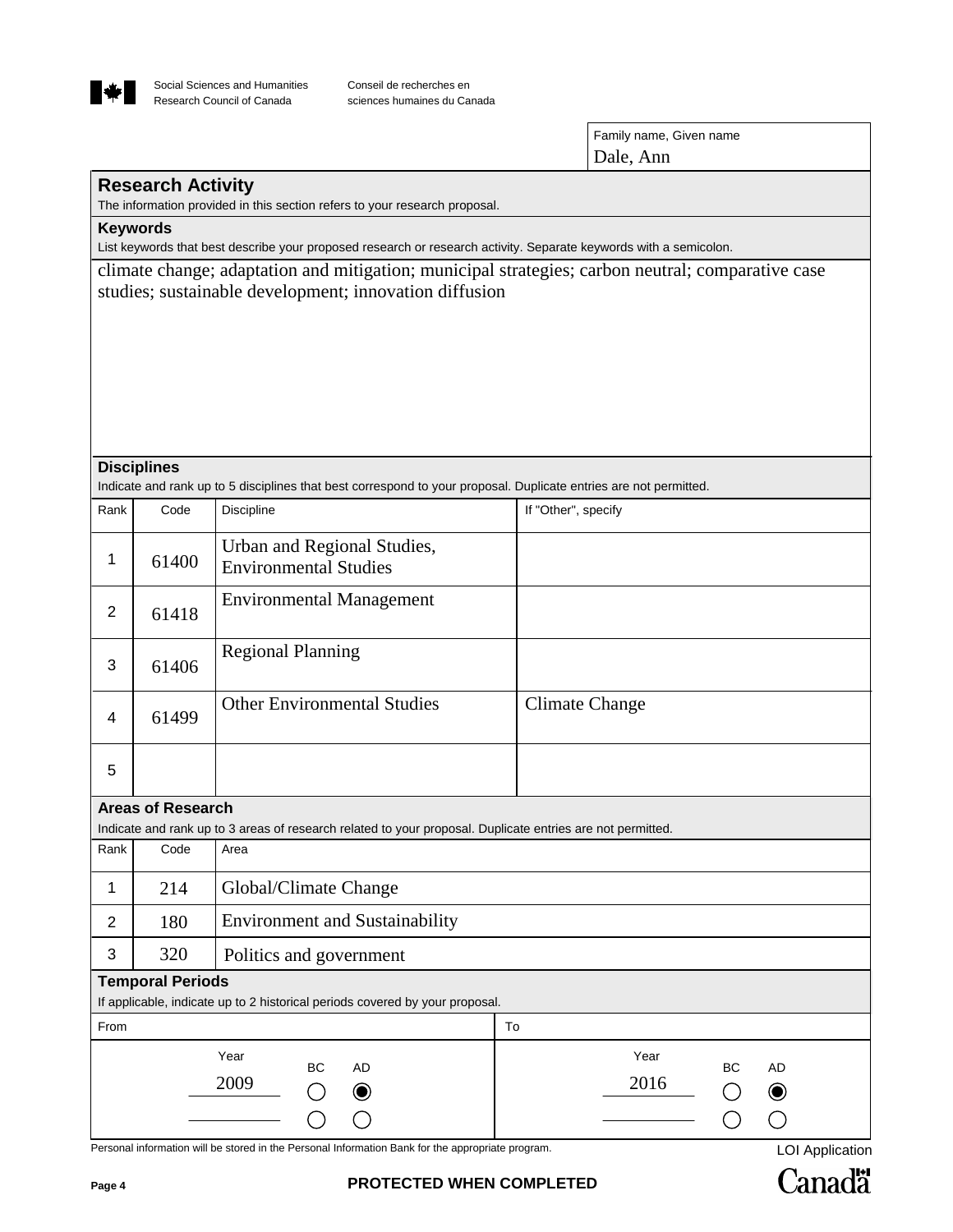

Conseil de recherches en sciences humaines du Canada

> Family name, Given name Dale, Ann

# **Research Activity (cont'd)**

|                | <b>Geographical Regions</b> | If applicable, indicate and rank up to 3 geographical regions covered by or related to your proposal. Duplicate entries are not permitted. |                        |
|----------------|-----------------------------|--------------------------------------------------------------------------------------------------------------------------------------------|------------------------|
| Rank           | Code                        | Region                                                                                                                                     |                        |
| 1              | 1130                        | Western Canada                                                                                                                             |                        |
| $\overline{2}$ |                             |                                                                                                                                            |                        |
| 3              |                             |                                                                                                                                            |                        |
|                | <b>Countries</b>            | If applicable, indicate and rank up to 5 countries covered by or related to your proposal. Duplicate entries are not permitted.            |                        |
| Rank           | Code                        | Country                                                                                                                                    | Prov./<br><b>State</b> |
| 1              | 1100                        | <b>CANADA</b>                                                                                                                              |                        |
| $\overline{2}$ |                             |                                                                                                                                            |                        |
| 3              |                             |                                                                                                                                            |                        |
| 4              |                             |                                                                                                                                            |                        |
| 5              |                             |                                                                                                                                            |                        |

Personal information will be stored in the Personal Information Bank for the appropriate program.<br>
LOI Application

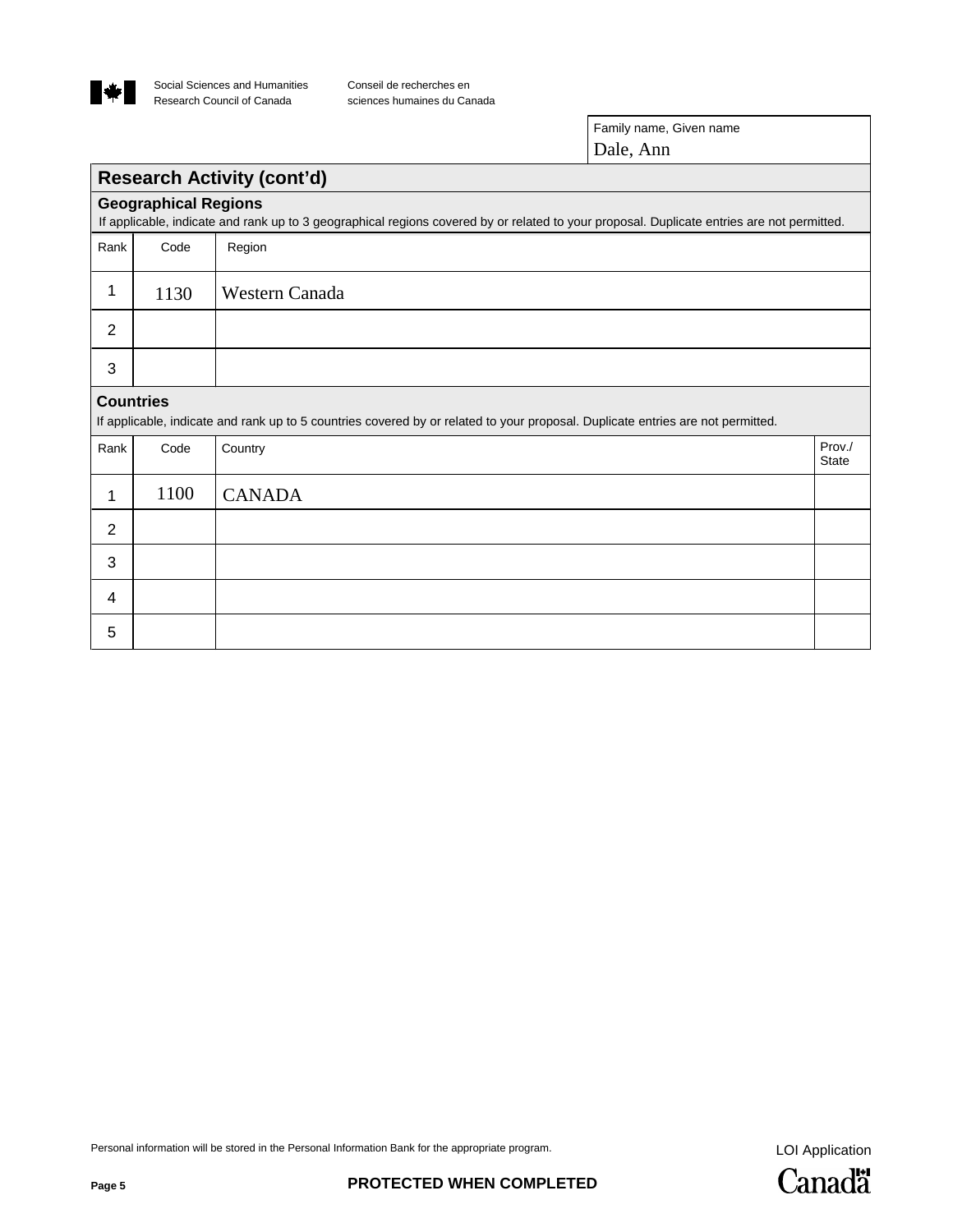

Family name, Given name Dale, Ann

# **Funds Requested**

For each budget year, estimate as accurately as possible the research costs that you are asking to fund through a grant. For each Personnel costs category, enter the number of individuals to be hired and specify the total amounts required. For each of the other categories, enter the total amount required. **Note:** RTS amounts are not required at the LOI stage.

|                                               |                | Year 1  |                | Year <sub>2</sub> |                 | Year <sub>3</sub> |                 | Year 4         |                | Year 5   |  |
|-----------------------------------------------|----------------|---------|----------------|-------------------|-----------------|-------------------|-----------------|----------------|----------------|----------|--|
| <b>Personnel costs</b>                        | No.            | Amount  | No.            | Amount            | No.             | Amount            | No.             | Amount         | No.            | Amount   |  |
| <b>Student salaries and benefits/Stipends</b> |                |         |                |                   |                 |                   |                 |                |                |          |  |
| Undergraduate                                 |                | 10,000  |                | 10,000            | $\vert 0 \vert$ | $\overline{0}$    | $\vert 0 \vert$ | $\overline{0}$ | $\overline{0}$ | $\theta$ |  |
| <b>Masters</b>                                | $\overline{2}$ | 35,000  | $\overline{c}$ | 35,000            | $\overline{2}$  | 35,000            | $\overline{2}$  | 35,000         | $\overline{c}$ | 35,000   |  |
| Doctorate                                     |                | 20,000  |                | 20,000            | $\mathbf{1}$    | 20,000            | $\mathbf{1}$    | 20,000         | $\mathbf{1}$   | 20,000   |  |
| Non-student salaries and benefits/Stipends    |                |         |                |                   |                 |                   |                 |                |                |          |  |
| Postdoctoral                                  |                | 45,000  |                | 45,000            | 1               | 45,000            |                 | 45,000         |                | 45,000   |  |
| Other                                         | $\overline{2}$ | 70,000  | $\overline{2}$ | 70,000            | $\overline{2}$  | 70,000            | $\overline{2}$  | 70,000         | $\overline{2}$ | 70,000   |  |
| <b>Travel and subsistence costs</b>           |                | Year 1  |                | Year <sub>2</sub> |                 | Year 3            |                 | Year 4         |                | Year 5   |  |
| Applicant/Team member(s)                      |                |         |                |                   |                 |                   |                 |                |                |          |  |
| Canadian travel                               |                | 6,000   |                | 6,000             |                 | 6,000             |                 | 8,000          |                | 8,000    |  |
| Foreign travel                                |                |         |                |                   |                 | 4,000             |                 | 4,000          |                | 4,000    |  |
| Students                                      |                |         |                |                   |                 |                   |                 |                |                |          |  |
| Canadian travel                               |                | 8,000   |                | 8,000             |                 | 10,000            |                 | 10,000         |                | 10,000   |  |
| Foreign travel                                |                |         |                | 0                 |                 | 4,000             |                 | 4,000          |                | 4,000    |  |
| Other expenses                                |                |         |                |                   |                 |                   |                 |                |                |          |  |
| <b>Professional/Technical services</b>        |                |         |                |                   |                 |                   |                 |                |                |          |  |
| <b>Supplies</b>                               |                |         |                |                   |                 |                   |                 |                |                |          |  |
| Non-disposable equipment                      |                |         |                |                   |                 |                   |                 |                |                |          |  |
| Computer hardware                             |                |         |                |                   |                 |                   |                 |                |                |          |  |
| Other                                         |                |         |                |                   |                 |                   |                 |                |                |          |  |
| Other expenses (specify)                      |                |         |                |                   |                 |                   |                 |                |                |          |  |
|                                               |                |         |                |                   |                 |                   |                 |                |                |          |  |
|                                               |                |         |                |                   |                 |                   |                 |                |                |          |  |
|                                               |                |         |                |                   |                 |                   |                 |                |                |          |  |
| Total                                         |                | 194,000 |                | 194,000           |                 | 194,000           |                 | 196,000        |                | 196,000  |  |

| <b>Development Funds</b> |        |        |
|--------------------------|--------|--------|
|                          | Amount | 20,000 |

Personal information will be stored in the Personal Information Bank for the appropriate program.

LOI Application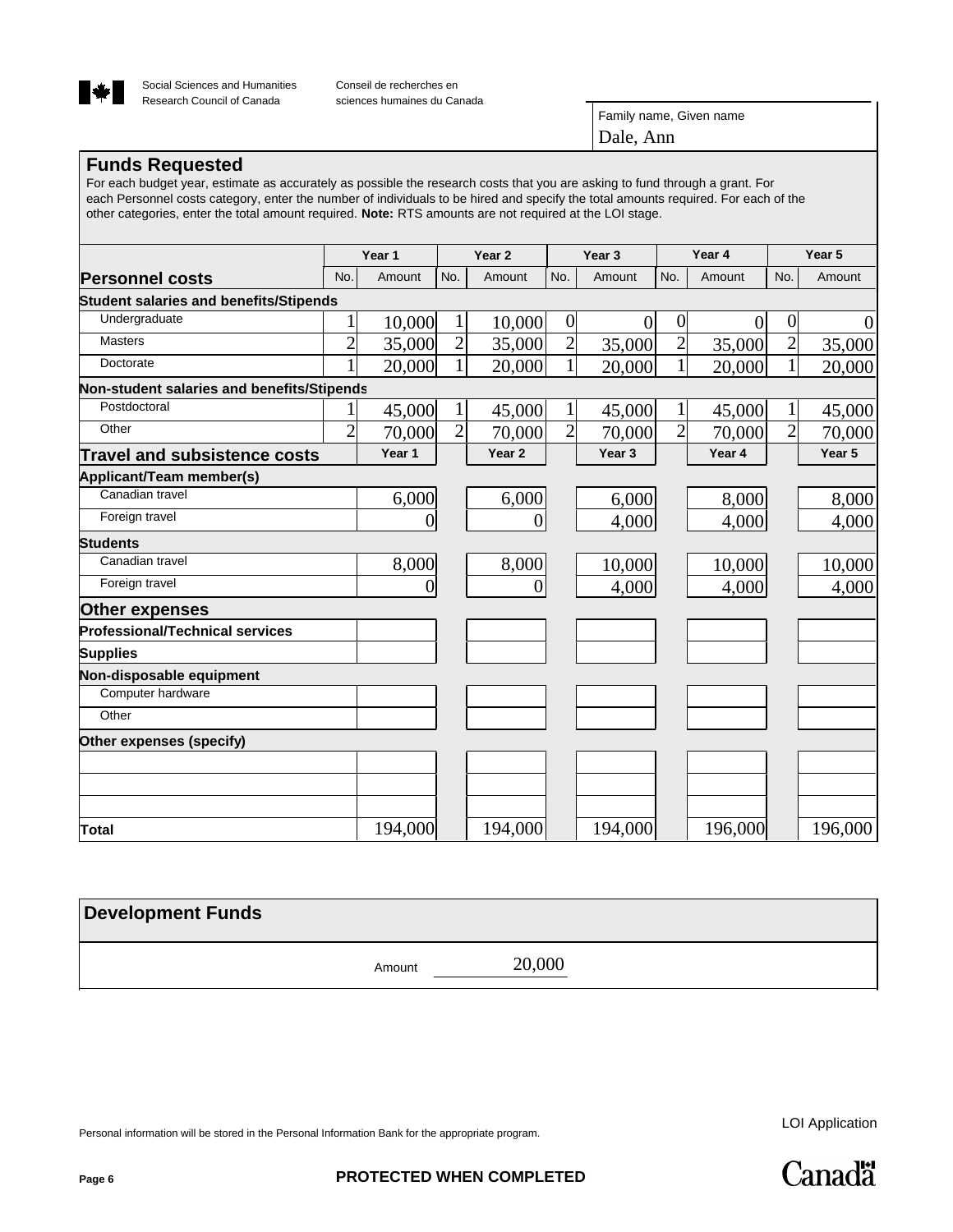# **Budget Justification**

The budget of \$20,000 will be used for three activities:

- 1) A total of \$10,000 is suggested for the development of a website (website design and development, including the database). The website will include detailed information regarding the research project, and its principals. A database to house the inventory of British Columbia municipal responses to climate change adaptation and mitigation, as well as existing student research at the MA and PhD levels will also be built.
- 2) A total of \$5,000 for research assistant to begin to build the inventory.
- 3) A total of \$5,000 is for travel/subsistence costs to bring the full team together to finalize the full proposal. This will include partners and collaborators. Details cost estimates are as follows:
	- a. Flight costs

|  | i. Dale, Ottawa – Vancouver – Return     |  |        | \$1000 |
|--|------------------------------------------|--|--------|--------|
|  | ii. CPRN, Ottawa – Vancouver – Return    |  | \$1000 |        |
|  | iii. IISD, Winnipeg – Vancouver – Return |  |        | \$800  |
|  | b. Accommodation                         |  |        |        |
|  | i. 2 People x 2 nights x $$180/nt$       |  | \$720  |        |
|  | c. Ground transportation                 |  |        |        |
|  | i. $4 \times \$100$                      |  |        | 400    |
|  | d. Meeting costs and meals               |  |        | 1080   |

Summary:

| <b>Website Development</b> | 10,000   |
|----------------------------|----------|
| Personnel Costs – RA       | \$5,000  |
| Travel/Subsistence         | \$5,000  |
|                            |          |
| Total                      | \$20,000 |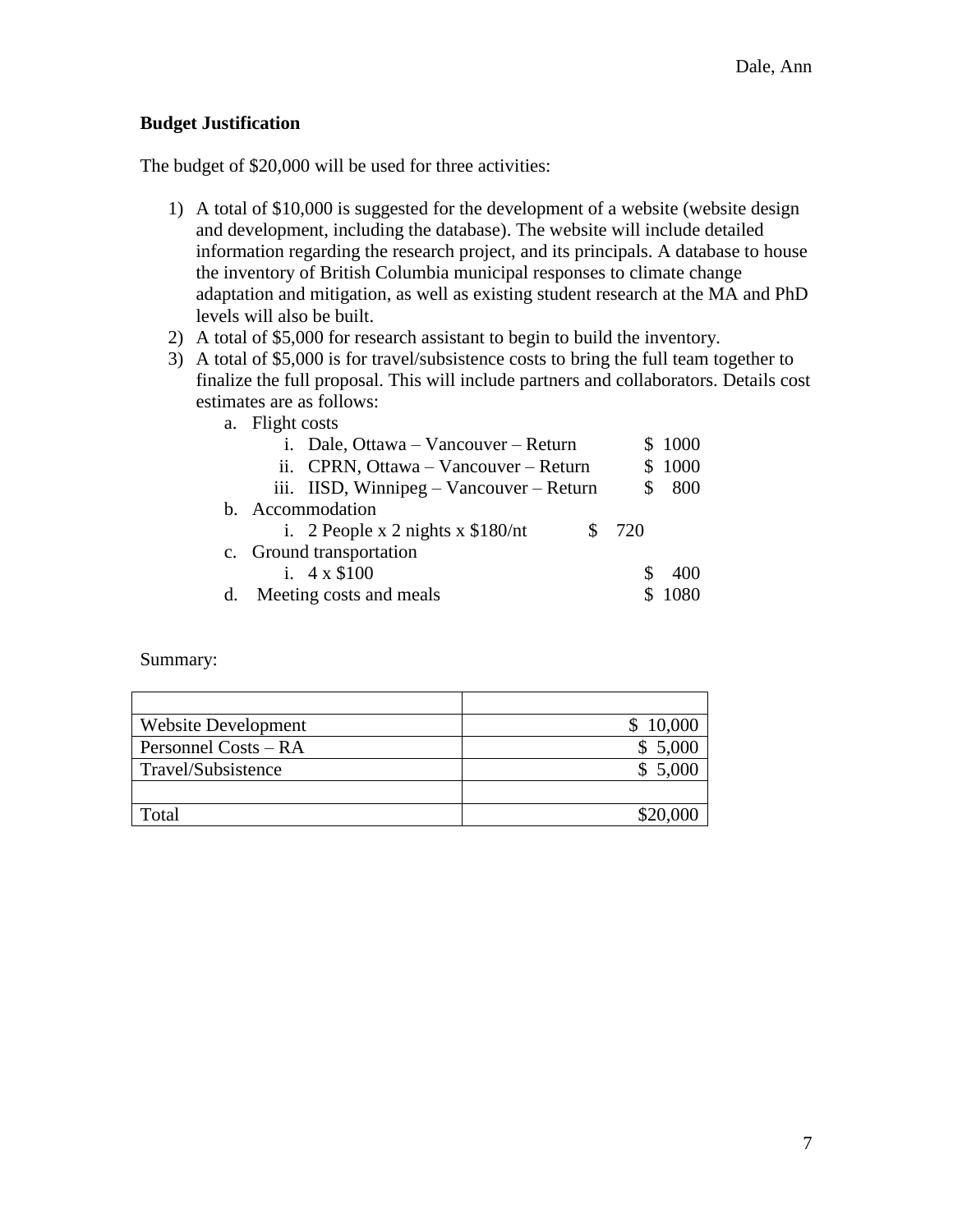

Conseil de recherches en sciences humaines du Canada Family name, Given name Dale, Ann

# **Funds from Other Sources**

You must include all other sources of funding for the proposed research. Indicate whether these funds have been confirmed or not. Where applicable, include (a) the partners' material contributions (e.g. cash and in-kind), and (b) funds you have requested from other sources for proposed research related to this application.

| <b>Full organization name</b><br><b>Contribution type</b>                                        | Confirmed            | Year 1<br>Year 5 | Year <sub>2</sub> | Year 3  | Year 4          |
|--------------------------------------------------------------------------------------------------|----------------------|------------------|-------------------|---------|-----------------|
| <b>BC</b> Hydro                                                                                  |                      | 15,000           | 15,000            | 15,000  | 15,000          |
|                                                                                                  |                      |                  |                   |         |                 |
| In Kind                                                                                          |                      | 15,000           |                   |         |                 |
| David Suzuki Foundation                                                                          | $\Box$               | 20,000           | 20,000            | 20,000  | 20,000          |
| In Kind                                                                                          |                      | 20,000           |                   |         |                 |
| <b>International Center for Sustainable Cities</b>                                               | $\boxed{\mathbf{X}}$ | 25,000           | 25,000            | 25,000  | 25,000          |
| In Kind                                                                                          |                      | 25,000           |                   |         |                 |
| Pacific Institute for Climate Solutions                                                          | <b>College</b>       | 25,000           | 25,000            | 25,000  | 25,000          |
| Cash                                                                                             |                      | 25,000           |                   |         |                 |
| Royal Roads University                                                                           | $\boxed{\mathbf{X}}$ | 6,000            | 6,000             | 6,000   | 6,000           |
| Cash                                                                                             |                      | 6,000            |                   |         |                 |
| <b>Royal Roads University</b>                                                                    | $\boxed{\mathbf{X}}$ | 55,000           | 55,000            | 55,000  | 55,000          |
| In Kind                                                                                          |                      | 55,000           |                   |         |                 |
| The University of British Columbia                                                               | 区                    | 40,000           | 40,000            | 40,000  | 40,000          |
| In Kind                                                                                          |                      | 40,000           |                   |         |                 |
|                                                                                                  |                      |                  |                   |         |                 |
|                                                                                                  |                      |                  |                   |         |                 |
|                                                                                                  |                      |                  |                   |         |                 |
|                                                                                                  |                      |                  |                   |         |                 |
| <b>Total funds from other sources</b>                                                            |                      | 186,000          | 186,000           | 186,000 | 186,000         |
| Personal infomation will be stored in the Personal Information Bank for the appropriate program. |                      | 186,000          |                   |         | LOL Application |

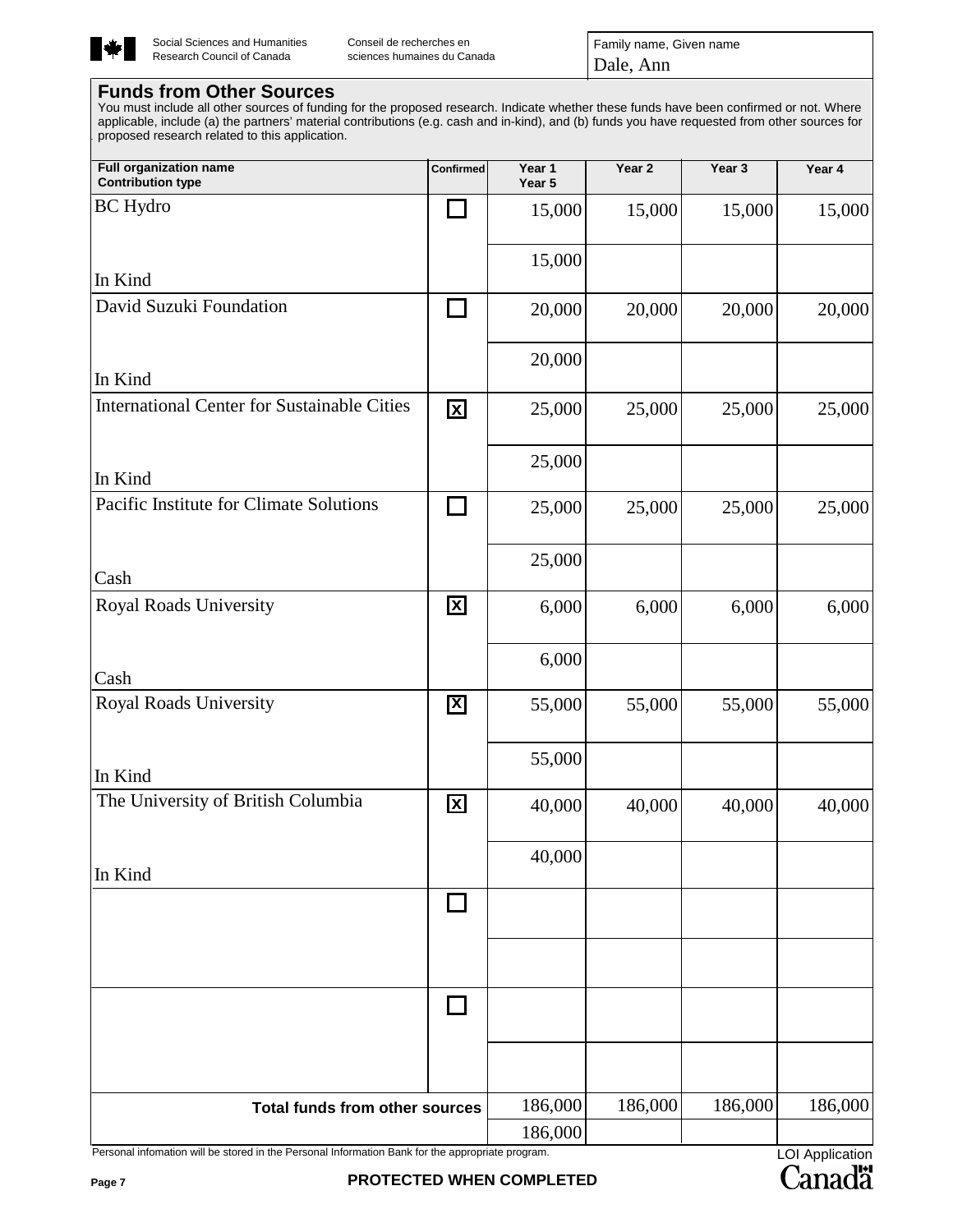# **MC<sup>e</sup> , Meeting the Climate Change Challenge: Municipal Responses to BC Climate Policy**

In response to the threat of anthropogenic climate change, the provincial government of British Columbia has introduced many innovative policies that go far beyond those in other North American jurisdictions. These include a carbon tax on fossil fuels, and a requirement that all public sector organizations be carbon-neutral by 2010 and buy offsets if these goals are not met. The result of these policies is that all BC municipalities have a major economic incentive (the sum of the carbon tax and mandatory offsets will amount to \$40/tonne of  $CO^2$  emissions in January 2010, increasing by \$5/tonne/yr to 2012), to reduce carbon emissions. These policies have created a unique research opportunity: the province will be a test-bed of policy innovation for  $CO^2$  mitigation and adaptation. There is a major opportunity to learn from varied efforts of municipalities to undertake mitigation and adaptation, to identify best practices, and to contribute to a process of social learning at a provincial level. With few exceptions, most municipalities in BC have limited knowledge of their carbon inventory, or the costs, characteristics, and likely effects of the mitigation options available to them. The opportunity for knowledge sharing and diffusion that will emerge as hundreds of municipalities engage with this same challenge is unprecedented in Canada.

Meeting the Climate Change Challenge  $(MC<sup>3</sup>)$ , has three research objectives:

- complete an environmental scan and inventory, document and identify community; leaders in the emerging best practices in British Columbia municipalities grounded in the rich research and frameworks evolving on municipal adaptation and mitigation practice;
- build upon this research and practice, to develop strategies for niche connection, policy innovations and intervention strategies; and
- facilitate peer to peer research/practitioner exchanges, widespread knowledge mobilization and  $\bullet$ social dissemination to cultivate further mitigation and adaptation beyond that required by the current legislation and policies.

Three research clusters support these objectives: 1) adaptation and mitigation practice; 2) peer to peer knowledge mobilization; and 3) on-line expert-practitioner research collaboration.  $MC^3$  brings together four of the province's universities in partnership with five of the country's leading nongovernment organizations, two international sustainable development institutes, BC Hydro, the province's Climate Action Secretariat, and an inter-university policy-research initiative, Pacific Institute for Climate Solutions (PICS). Royal Roads University (RRU) is a leader in distributed education, and the other two lead partners, UBC's Centre for Interactive Research on Sustainability (CIRS) and the International Centre for Sustainable Cities (ICSC), are leaders in community to community learning exchanges and participatory action research related to integrated long-term sustainable development planning. MC<sup>3</sup> can mobilize its existing team of young scholars already working in local communities to quickly begin documenting the early adopters and innovations in leading municipalities.

 $MC<sup>3</sup>$  will begin to build peer-to-peer exchanges and knowledge mobilization as municipalities complete their first round of mandated carbon mitigation and adaptation. It will employ a comparative case study methodology and research/practitioner connections to speed the exploitation of knowledge throughout British Columbia municipalities and across Canada. The dissemination of innovative responses and action is critical as other jurisdictions in North America begin to develop active climate policy frameworks. British Columbia is on the leading edge of what is likely to be a major wave of local government responses to climate change in Canada. Cultivating innovative practice will be invaluable to other Canadian communities as they begin their responses to climate change adaptation and mitigation.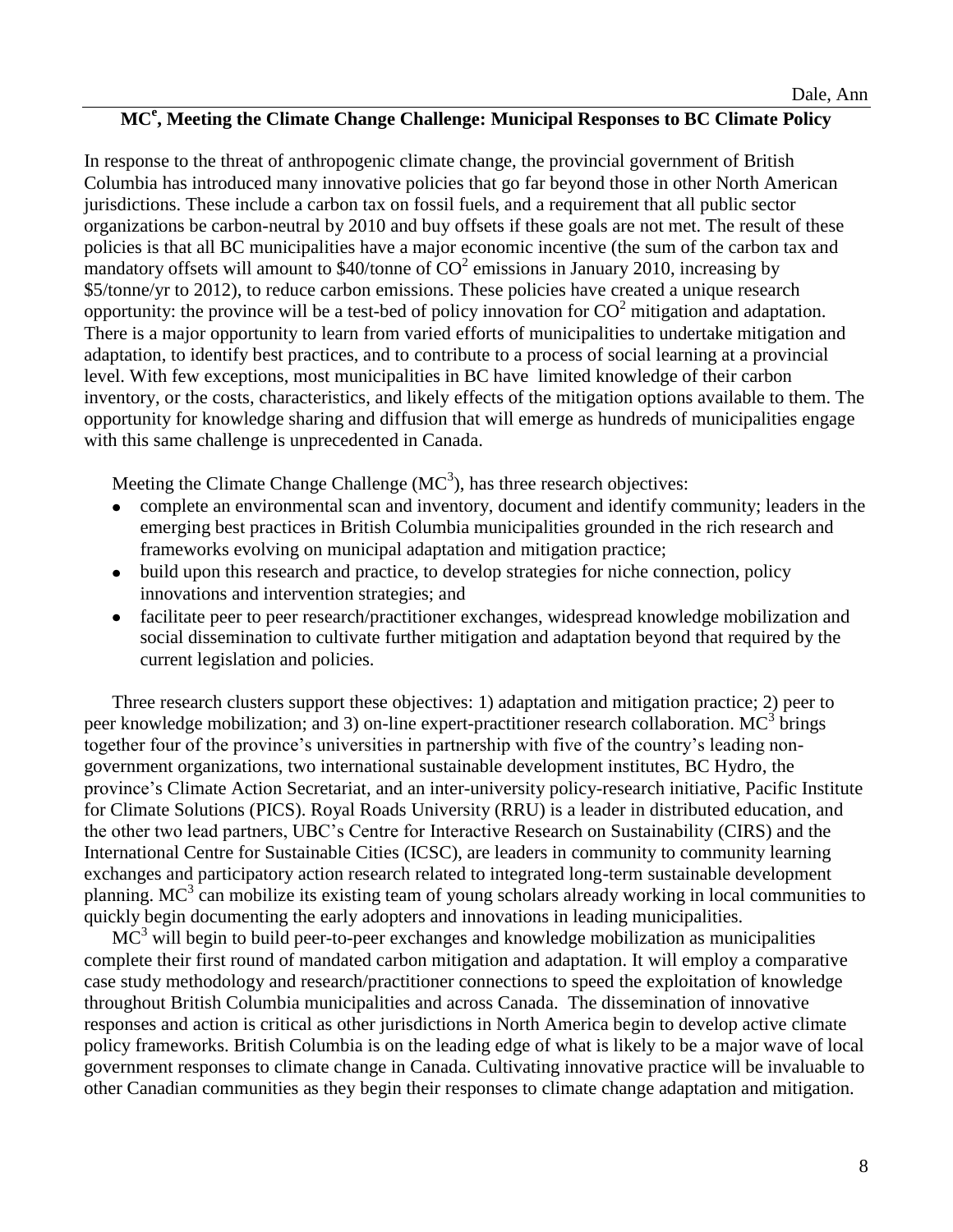# **MC<sup>e</sup> , Meeting the Climate Change Challenge: Municipal Responses to BC Climate Policy**

#### **Detailed Description**

Global climate changes triggered by anthropogenic greenhouse gasses (GHGs) pose an immediate and serious threat to both the ecological integrity of Earth's biosphere and the social and economic stability of society. Success in addressing climate change at the international level has been mixed; though some countries have responded to their Kyoto protocol commitments, others, Canada included, have not met their Kyoto goals. Provincial and municipal governments are working independently to address climate change within their own jurisdictions. As noted in Burch (2009), communities have direct control of critical sources of emissions and are the scale at which the potentially catastrophic impacts of climate change will play out. Communities have power under the Local Government Act to shape land use and building codes in their community. Communities, however, face significant hurdles because of technology lock-in, policy path dependence, and institutional rigidities. The diffusion of carbon saving technologies is inhibited even in situations where there are clearly environmental and economic advantages (Unruh, 2000), and when acting alone, there is a hesitancy to move beyond the "least best" required.

Policy instruments such as those in use in BC, can spur rapid change (Grubb et al., 2002), but it is likely to occur at a 'niche' level (Seyfang and Smith, 2007), thus, communities tend to address such issues largely in isolation. The ability of communities to address environmental issues such as climate change varies greatly (Newman and Dale, 2005; Dale, Ling & Newman, 2009), as they require various types of expertise and social capital to lead to change. This depends on both people's ability to lend support, and their willingness to do so. Unfortunately, this leads to a situation in which some communities face asymmetries and scale effects in their access to capital, and are also hampered by institutional silos and stovepipes which severely inhibit the evolution of responses to global issues such as climate change. It has been argued that we must look to the deeper underlying path dependent development trajectories to reveal the true sources of barriers to action (Burch and Robinson, 2007; Robinson et al., 2006). Breaking down the silos will be a central challenge as communities move beyond the first round of changes spurred by legislation to move to long-term integrated planning and decisionmaking. These silos and stovepipes in government seriously mitigate against changing the 'rules of the game' that inhibit rapid technological uptake and infrastructure change so necessary to reducing climate change impacts. In addition, policy coherence between government levels and policy alignment within municipal governments is necessary to remove the barriers to action (Dale et. al. 2007). Capitalizing on this shift in which municipalities in BC act as leaders on sustainable development issues through peer to peer knowledge exchanges, the establishment and confirmation of best practices, the development of tools and processes for engagement, and widespread mobilization has the potential to move British Columbia far beyond what is currently mandated.

Given the urgency of climate change and the deadlines posed by the legislation, there is a need to accelerate the exchange and diffusion of learning, best practices, and technologies from city to city. Research suggests that cities learn by copying other cities, that big cities learn from medium sized ones and they from smaller ones, and that when faced with a difficult dilemma, 80% of senior city officials turn first to their colleagues, not to research results (Seymoar et al. 2009). Thus, this proposal brings together practitioners and researchers along with their institutions, with the specific intention to share learning about developing and implementing climate change action plans.

The province of British Columbia is an ideal 'living laboratory' as it is leading the way in Canadian government policies to mitigate climate change impacts. Albeit previous efforts have been made to address climate change, these were not supported by stringent, legislated targets or strategies. In addition to introducing a carbon tax on fossil fuels, and the passage of Bill 44 in 2008, which mandates that all public sector organizations must be carbon-neutral by 2010, BC has set a target of reducing total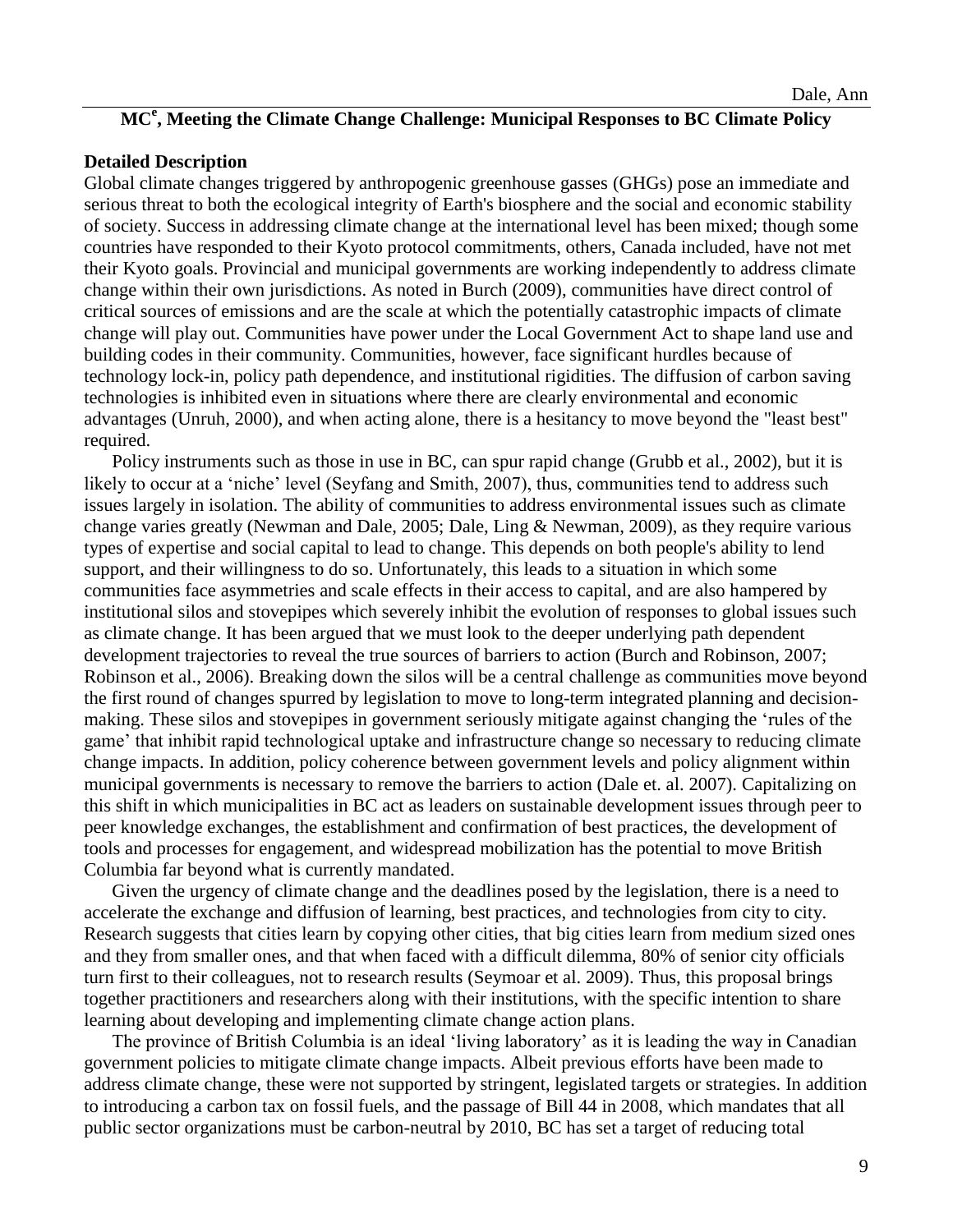provincial emissions by 33% by 2020 and 80% by 2050. The Local Government (Green Communities) Statues Amendment Act, Bill 27, sets out similar targets for municipalities; the bill requires that local governments set targets to reduce GHG emissions and develop policies and actions to achieve those targets in their Official Community Plans by May 31, 2010.

# **Research Objectives and Outcomes**

The current municipal response to provincial legislation governing mitigation of climate change represents an unprecedented opportunity to study multiple sectors, institutions, and diverse municipalities with consistent control variables. Numerous questions concerning the efficacy of various policies, practice and technologies, what 'rules of the game' need to be changed will be empirically answerable during the time period covered by this project.  $MC^3$  will contributive substantively to our understanding of municipal climate change response by assessing the first round of municipal changes in BC and undertaking action research designed to move those communities forward in their climate change response. The goal of this CURA is to achieve levels of adaptation and mitigation that go far beyond any current implementation, policies and programs now in place and to create processes and tools through which communities can learn from one another. The research outcomes to meet this goal are to:

- complete an environmental scan and inventory, document and identify community leaders in the emerging best practices in British Columbia municipalities grounded in the rich research and frameworks evolving on municipal adaptation and mitigation practice;
- build upon this research and practice, to develop strategies for niche connection, policy innovations and intervention strategies; and
- facilitate peer to peer research/practitioner exchanges, widespread knowledge mobilization and social dissemination to bootstrap further mitigation and adaptation beyond that required by the current legislation and policies.

Three research clusters flow from these outcomes, each of which will be organized in teams of coinvestigators, collaborators, and partners. They are: climate change adaptation and mitigation practice; peer-to-peer exchanges and knowledge mobilization; and on-line research/practitioner collaboratives.

 $MC<sup>3</sup>$  will assemble the complete documentation of a large-scale provincially mandated response to climate change to date at the municipal level, and create new methods of peer to peer knowledge exchanges in the field. The sharing of the amassed knowledge gathered during the first phase of the project will utilize all community partners and will aim to support the next iteration of climate change adaptation in British Columbia by widespread social diffusion of the innovations emerging in the province. In addition, a meta-case analysis will reveal key barriers to implementation and desired future policy directions to accelerate another iterative round of policy directions and implementation.

# **Knowledge Mobilization**

Knowledge mobilization is a central objective of  $MC^3$  with the goal of transformative social change through creating processes by which communities can learn from one another. Three critical tools are the on-line case study data base, peer exchanges through e-Dialogues, and distributed network formation. Distributed networks are crucial to knowledge diffusion and mobilization as they accelerate both the generation and transfer of knowledge (Seymoar et al. 2009). Electronic communication is a key element of facilitating the creation of distributed networks essential to the project and for building new practitioner/research knowledge collaboratives. The Principal Investigator has explored internet communication technology, real-time e-Dialogues and on-line case study research dissemination over a seven-year period (Dale, 2005; Dale & Naylor, 2005). MC<sup>3</sup>'s reliance on electronic distribution and interaction through the on-line case study database will allow for fast and efficient information exchange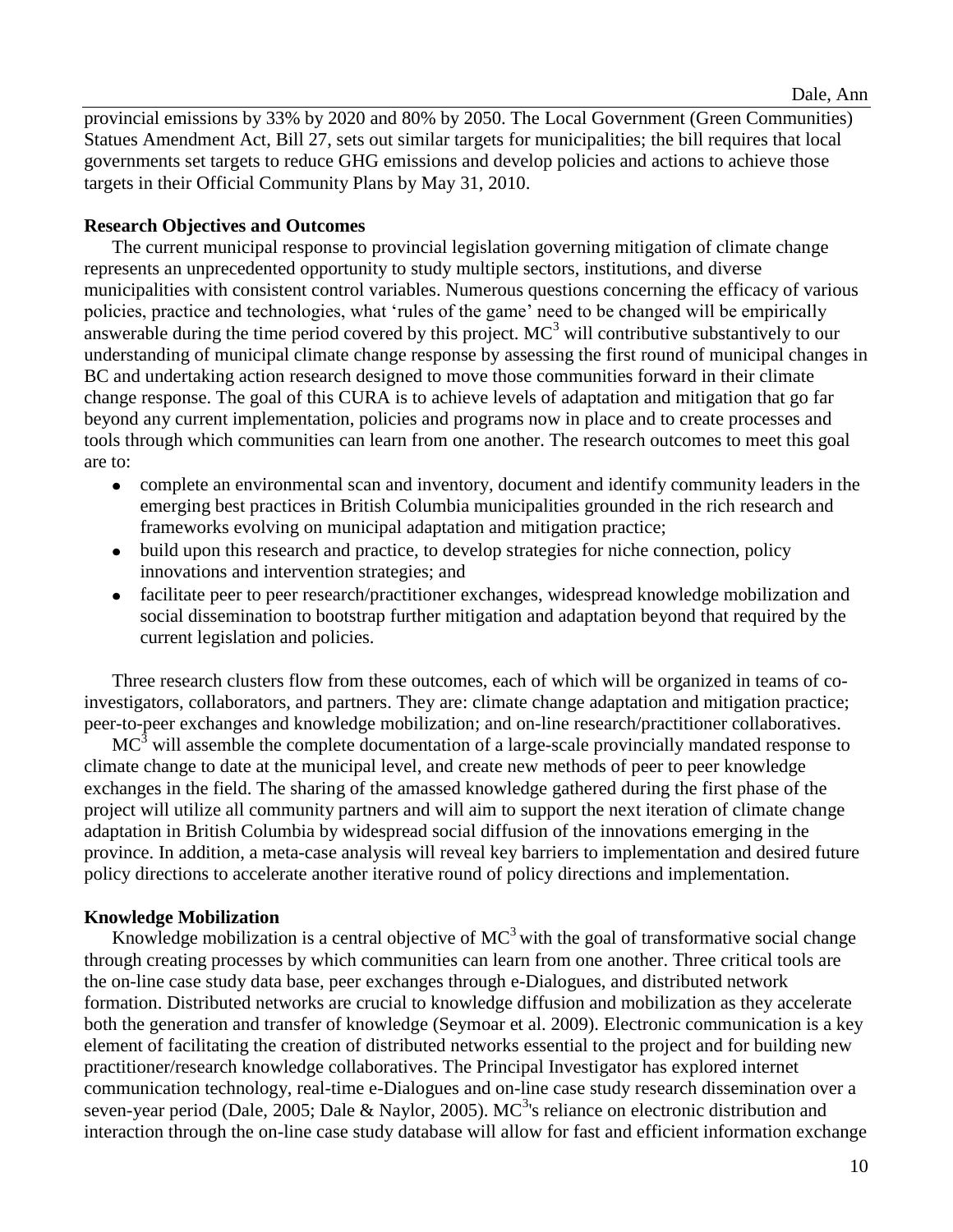that is itself less carbon intensive than traditional meetings of geographically dispersed participants. This research outcome will rely heavily on the expertise of ICSC and their model of city-to-city learning and knowledge collaboratives developed through the Sustainable Cities: PLUS Network based on peer exchange. Peer exchanges provide the opportunity for participatory reflection and adjustment as the research and actions proceed. Building an on-line repository of case studies will ensure proactive dissemination of what is working and what is not working in British Columbia municipalities of direct benefit to communities across Canada and elsewhere. Complimented by real-time synchronous e-Dialogues that bring together practitioners, researchers, and policy-makers across communities a network of innovators and early-adopters will be built.

# **Methodology**

 $MC<sup>3</sup>$  will begin with an exhaustive review of case study work and theoretical exploration of municipal responses to climate change in BC, followed by a comprehensive scan of community adaptation and mitigation strategies. Features such as the size, density, and scale of the communities will be used as sorting variables and geographical impact factors will be noted.  $MC^3$  will utilize a mixedmethods and contextual, comparative case study approach (Yin, 2003; Stake, 1995) as case studies are useful for addressing questions about specific behaviours such as the community efforts explored in this grant. A contextual comparative case study examines the commonalities and difference in the events, activities, and phenomenon that are the units of analysis in a typical case study. In the second phase of the project communities will be engaged through a process of action research and peer to peer knowledge transfer. Through on-line synchronous conversations and interactive databases, communities will be able to compare and contrast what is 'working and not working' and adapt their responses. This 'thick' data will assist communities in the shift from reactive to proactive stances on mitigation and adaptation. The goal of the project will be to focus attention on community-community transfer instead of positioning the academic leads as gatekeepers of knowledge or experts on 'best' practices. The project will foster iterative processes of knowledge evolution, mobilization, and diffusion as these communities move to legislated goals and ideally far beyond.

# **Partnerships, Alliances, Collaboration**

 $MC<sup>3</sup>$  draws upon a diverse partnership of university researchers, non-government organization leaders, two international institutes, and two policy agencies. The Principal investigator, Dr. Ann Dale, has extensive knowledge of sustainable community development in Canada and holds a Canada Research Chair in sustainable development at Royal Roads University. Her community research is both place-based and virtual, and she is recognized as a leader in on-line real-time dialogue and innovative research dissemination techniques. She chairs the Canadian Consortium for Sustainable Development Research (CCSDR), is a Fellow of the World Academy of Art and Science, a recipient of the 2009 Bissett Alumni Award for Distinctive Contributions to the Public Sector and received the Policy Initiative Award for Outstanding Research Contribution to Public Policy. Dr. John Robinson, Co-Investigator, is a professor in the Institute of Resources, Environment and Sustainability at the University of British Columbia and is one of Canada's foremost interdisciplinary leaders in climate change adaptation and mitigation and sustainable development. He is the director of the Centre for Interactive Research on Sustainability (CIRS) project at UBC that upon completion, will link theory, and practice to provide bridges between the technological and behavioral advances necessary in the transition to more sustainable patterns of living. Dr. Nola-Kate Seymoar, Co-Investigator, is the President, and CEO of the International Centre for Sustainable Cities (ICSC), an award winning institution dedicated to bringing theory into action in Canada and around the world. Dr Seymoar spearheaded the Centre's approach to creating peer learning networks to accelerate the transfer of best practices, technologies, and policies from city to city. ICSC uses participatory action research to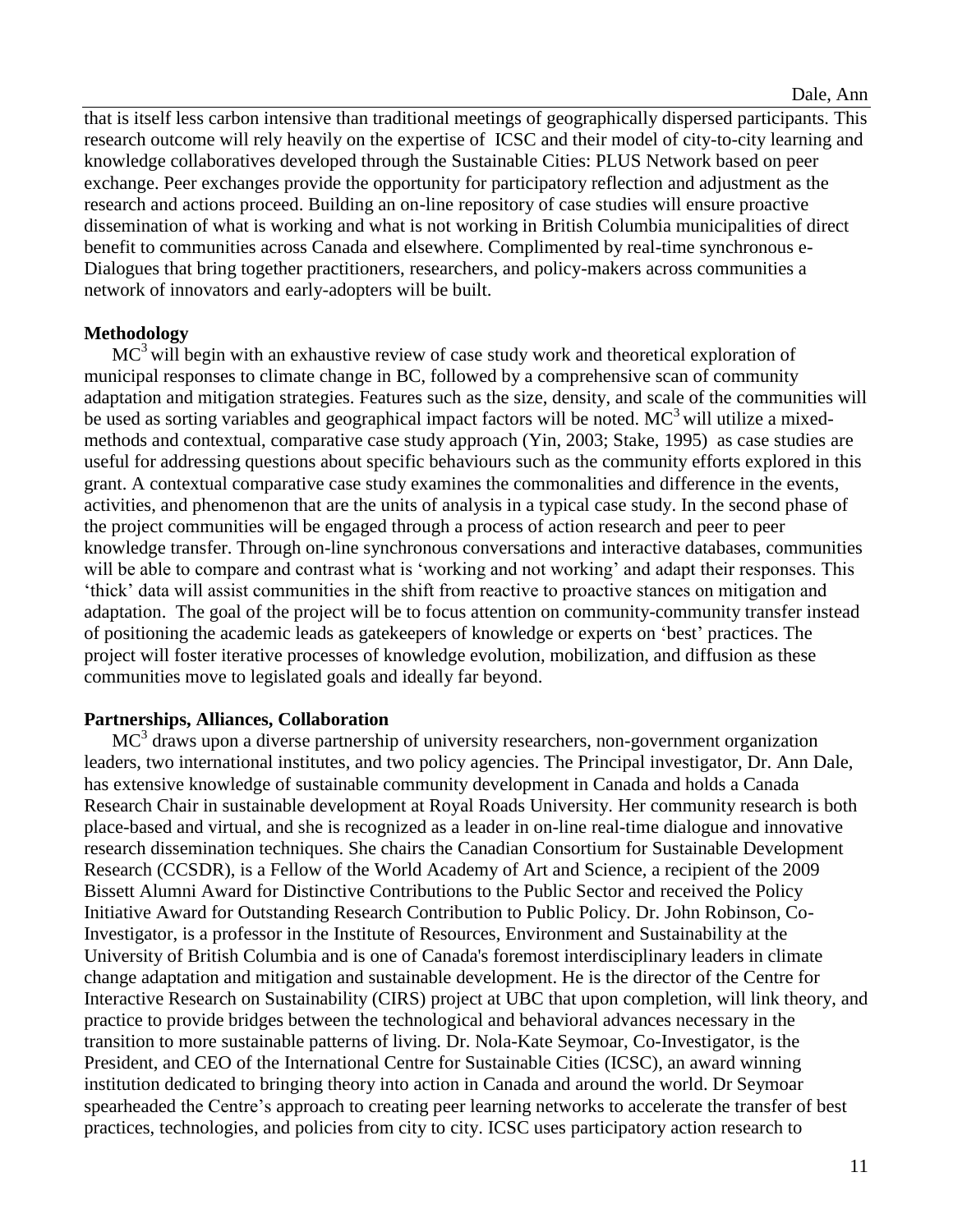generate and transfer knowledge and is recognized for its work in integrated long-term planning for sustainability and in building neutral knowledge collaboration across boundaries of sectors, disciplines, departments, and nations. Dr. Lenore Newman, Co-Investigator is an assistant professor at Royal Roads University and a specialist in large scale environmental threats. She has conducted case study fieldwork in the urban context and has a background in atmospheric physics. Research collaborators for the project include Dr. Mark Roseland, Director for the Centre for Sustainable Community Development and Dr. Meg Holden, Assistant Professor of Urban Studies, Simon Fraser University, and Dr. Stephen Sheppard, Professor, Landscape Architecture and Forestry, and Director, Collaborative for Advanced Landscape Planning, University of British Columbia.

 $MC<sup>3</sup>$  brings together a collaboration of five key players in British Columbia, and one national policy research network, invited to ensure policy relevance and timely knowledge diffusion in the policy development community as the research is being generated. The provincial partners are the BC government's Climate Action Secretariat, BC Hydro, ICSC, the David Suzuki Foundation, and PICS. PICS' mandate is to assess solutions and communicate research into practice, which closely aligns with the research outcomes of  $MC^3$ . The David Suzuki foundation is a world leader in global climate change education and public engagement programs, and the Pembina Institute is one of Canada's most respected environmental research institutes, and has conducted extensive work on climate change practice. The national partner is the Canadian Policy Research Network and the seventh partner is the International Institute for Sustainable Development, currently working domestically on the implementation of sustainable development indicators in the City of Winnipeg, in partnership with the United Way Community Foundation.

#### **Training**

Training will build on an existing core of doctoral and masters students currently working with the lead researchers. The creation of eminently qualified personnel (HQP) is a primary objective of M3C, to be accomplished in several ways. HQP will be trained on multiple levels: policy innovation and municipal projects for climate change adaptation and mitigation; leading-edge inter- and transdisciplinary research methods, including the deliberative design of teams of natural and social science researchers working directly with community partners as co-researchers; the facilitation of communitywide strategic policy development and strategies, on-line research dissemination techniques, network formation and community engagement, and using innovative e-tools that will develop skills in online moderation, dialogue, and e-learning. In addition, 2-3 internships will be created at ICSC to facilitate practice working directly in communities. Students will also be actively encouraged to co-author publications for peer reviewed academic journals, and to attend conferences and as well, to publish in community journals.

# **Governance**

 $MC<sup>3</sup>$  will be governed by a management team of the three co-investigators, and chaired by the PI. The management team will be responsible for setting strategic direction and priorities, identifying and supporting partnerships, and alliances for network formation, knowledge mobilization, and approving budgets for research outcomes. A project steering committee composed of all the collaborators and partners will meet quarterly to provide advice and feedback as the project progresses. The project manager will report directly to the PI and will be responsible for day-to-day financial and administrative management, project reporting, co-ordination of team members and communications. A post-doctoral scholar will be shared by Drs. Dale and Robinson and will be responsible for research collaboration and academic publications from the entire team, including non-academic partners, and for building a scholar research network across the country.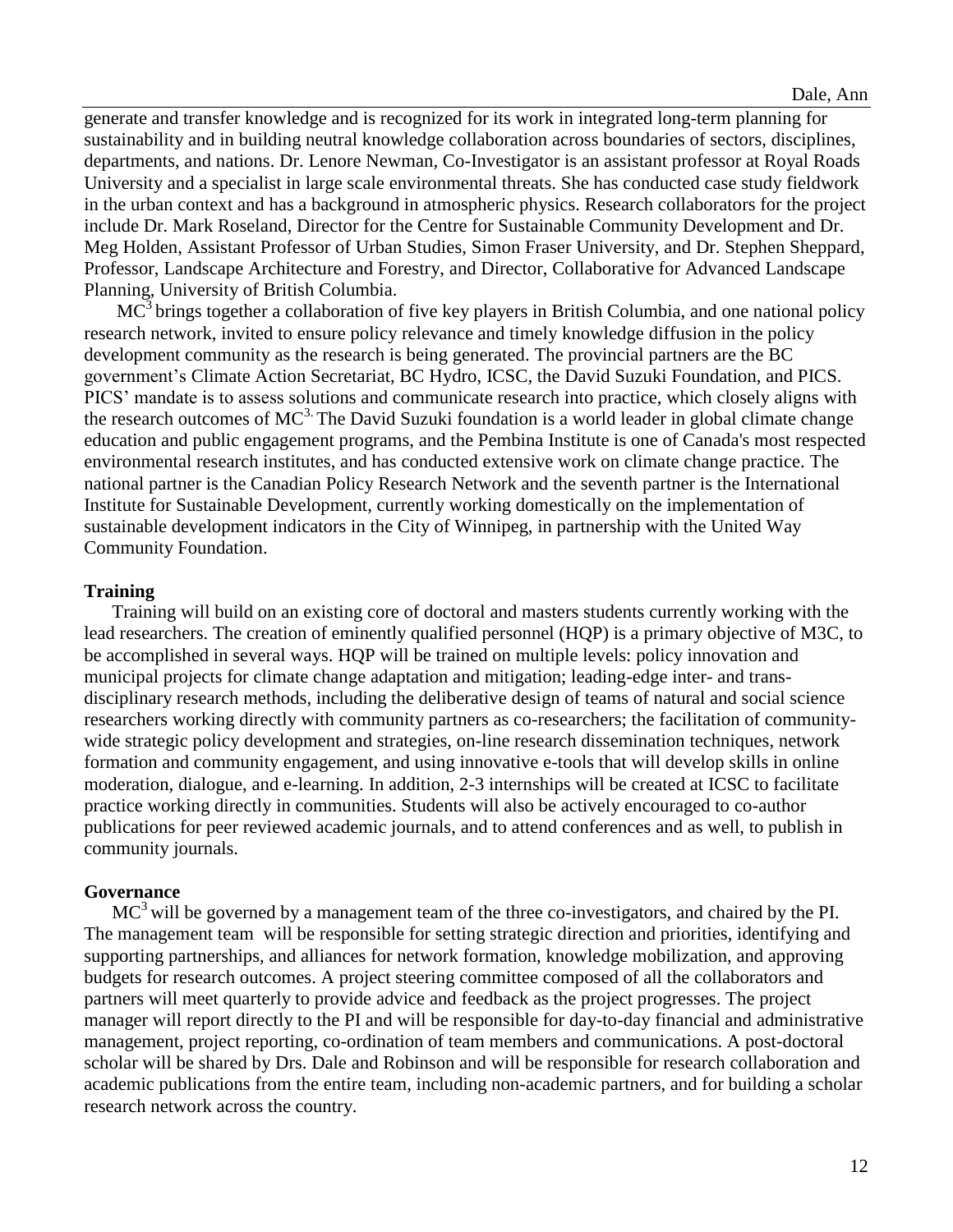#### **Dissemination Activities**

Diffusion of the results of the  $MC^3$  project will involve multiple methods, utilizing both traditional and popular venues. Besides traditional peer reviewed publication and academic conferences, the results will be discussed through action networks of cities, climate change and sustainability planning circles, and local climate change cafes. The goal is for continuous, multi-directional learning to take place among all process participants. Broader diffusion will include community newspapers; editorials, and articles for the popular press and position papers crafted for various audiences. The  $MC^3$  website will be the information hub of the project, and will host extensive archives and photo exploration of the case studies, as well as searchable literature databases and a collaborative function for sharing of knowledge among practitioners, aside from the innovators database. A key dissemination venue will be the on-line e-Dialogues designed and facilitated to foster diffusion of information and ideas across multiple stakeholders, particularly, research/practitioner networks. Research outcomes and intellectual capital will also be widely shared via the scholar research network, ideally breaking down post-secondary silos, especially between the large and the smaller institutions.

# **Works Cited**

- Burch, S. (2009) Local Responses to Climate Change: An exploration of the relationship between capacity and action. Doctoral Dissertation.
- Burch, S. & Robinson, J. 2007. A framework for explaining the links between capacity and action in response to global climate change. *Climate Policy* **7:** 304-316.
- Dale, A. (2005), A perspective on the evolution of e-Dialogues concerning interdisciplinary research on sustainable development in Canada. *Ecology and Society,* Vol 10 No 1, pp. 37. [online] URL: <http://www.ecologyandsociety.org/vol10/iss1/art37/>
- Dale, A., Ling, C. & Newman, L. (2008). Does place matter: Sustainable community development in three Canadian communities. *Ethics, Place, & Environment.11*(3) 267-281.
- Dale, A., and Naylor, T. (2005), Dialogue and public space: An exploration of radio and information communications technologies*. Canadian Journal of Political Science*, 38: 203-225.
- Grubb, M., Kohler, J. & Anderson, D. 2002. Induced technological change in energy and environmental modelling: Analytic approaches and policy implications. *Annual Review of Energy & the Environment* **21:** 271-308.
- Newman, L. & Dale, A. (2005) The Role of Agency in Sustainable Local Community *Local Environment 10*(5): 477-486.
- Robinson, J., Bradley, M., Busby, P., Connor, D., Murray, A., Sampson, B. & Soper, W. (2006). Climate change and sustainable development: Realizing the opportunity. *Ambio* **35:** 2-8.
- Seyfang, G. & Smith, A. 2007. Grassroots innovations for sustainable development: Towards a new research agenda. *Environmental Politics* **16:** 584-603.
- Seymoar, N.-K., Z. Mullard and M. Winstanley. 2009. *City to city learning*. Vancouver: International Centre for Sustainable Communities
- Stake, R. (1995). *The Art of Case Research*. California: Sage Publications.
- Unruh, G. Understanding Carbon Lock-in, Energy Policy 2000; 28: 817-830.
- Yin, R. K. 2003. *Case Study Research: Design and Methods.* Sage: Thousand Oaks, CA.